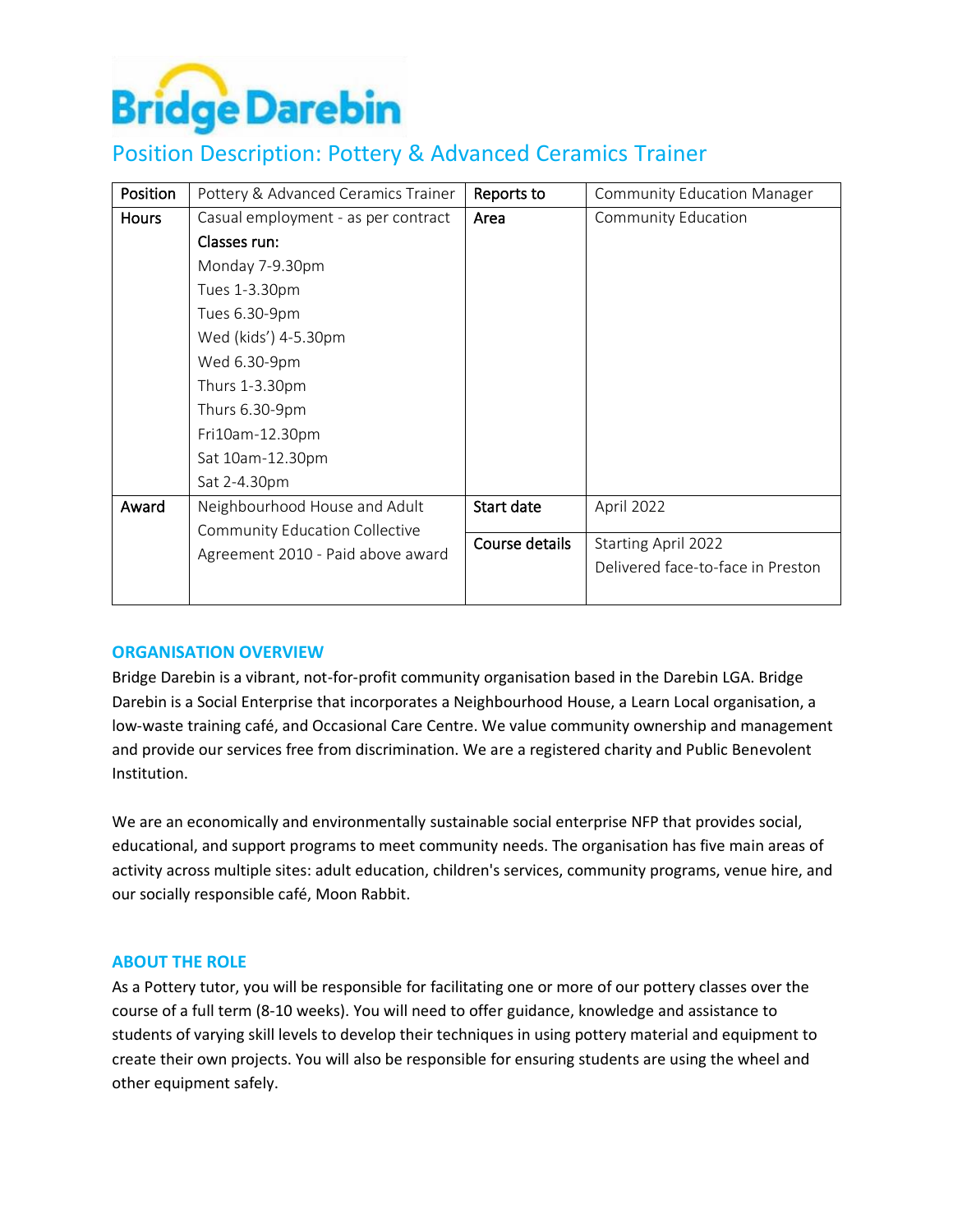The key responsibilities are to support the delivery of a high quality and supportive pottery course/s that engage learners to increase their knowledge and skills in the field of pottery in a safe and engaging environment.

In some cases, our pottery classes are delivered under the pre-accredited training program under the Adult Community Further Education Framework (ACFE). Tutors of pottery ACFE classes will need to adhere to ACFE compliance, incorporates adult learning principles and creates a supportive learning environment. The role will involve working with diverse community members of different ages, abilities and skill levels.

# **KEY RESPONSIBILITIES FOR THIS ROLE**

#### **Teaching**

- Deliver a quality ceramics and pottery program responsive to the needs of adult learners where required
- Develop project resources to support existing session plans to enhance student learning
- Value and use an interactive and inclusive teaching approach
- Establish a sense of shared responsibility for learning
- Monitor and record participant progress, with appropriate feedback to participants

## **Administration**

- Maintain accurate student files according to ACFE funding requirements
- Adherence to ACFE compliance requirements within deadlines
- Provide advice to the Community Education Manager on policy and procedural matters as requested

#### **Program and Curriculum Management**

• Review programs at the completion of each term to evaluate if the needs of adult learners are being met, making recommendations for continuous improvement

#### **Occupational Health and Safety**

- Observe and fulfil Bridge Darebin's responsibilities under the OHS Health and Safety Act 2004 and regulations applicable within the state of Victoria
- Use 'due diligence' to ensure Bridge Darebin meets its duties to protect employees, contractors and other persons against harm to health and safety

## **KEY SELECTION CRITERIA**

#### **REQUIRED**

- Proven experience working with pottery, ceramics and/or relevant arts medium
- Experience working with diverse community members, including neurodiverse individuals